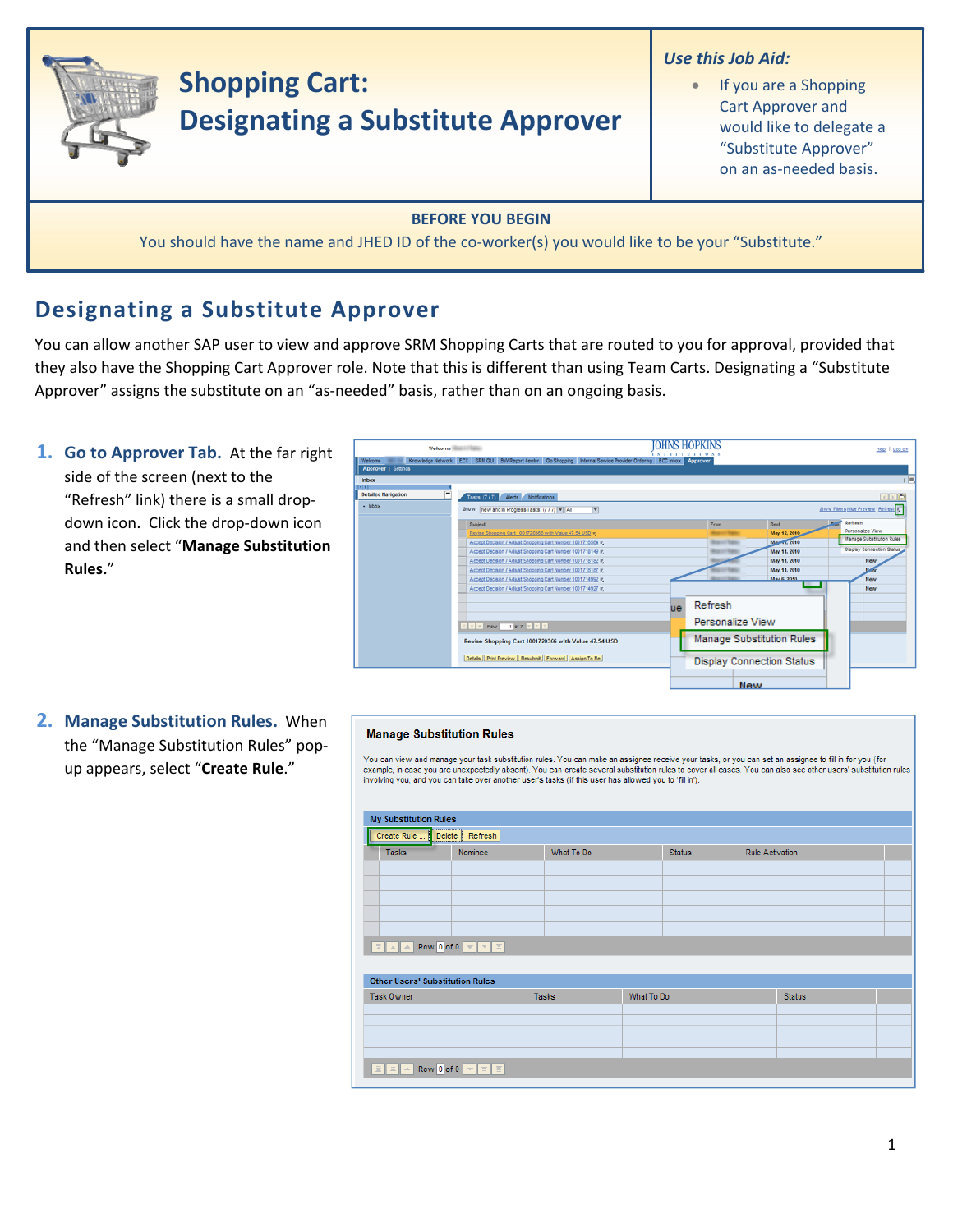- **3. Create a Substitution Rule.** You can enter the User ID or Search for the person you want to add as a Substitute:
	- Enter the User ID of the person you want to designate as a Substitute (if you know it) in the "**Nominee**" field

**OR**

- Click "**Select**" to "Search for People," highlight the row of the Person/User you want as your Substitute and then click "**Apply**."
- **4. Define Rule.** Check the population of the fields on this screen:
	- **Nominee:** contains the name of the person you want to be your Substitute
	- **Assign These Tasks:** Set to "All"

## • **I Want the Nominee to:**

Receive My Tasks – *Substitute will receive your Carts*

## **OR**

Fill in For Me – *Substitute can opt to get your Carts (useful for an unexpected absence)*

- Click "**Next**" to continue.
- **5. Set Rule Activation.** Define when you want the Substitution to become active:
	- To activate immediately ‐ select "**At Once**" **OR**
	- To designate a specific future date, select "**On**" and then enter the date.
	- Click **Save**

## **Create a Substitution Rule**

You can define which tasks you want to assign to a nominee. You can either make the nominee receive your tasks (for<br>example, when you go on vacation), or you can allow the nominee to fill in for you (for example, in case y unexpectedly absent)

| <b>Define Rule</b>                | $\overline{2}$<br><b>Set Rule Activation</b>                                                                                                                  |                                                                                                  |
|-----------------------------------|---------------------------------------------------------------------------------------------------------------------------------------------------------------|--------------------------------------------------------------------------------------------------|
| Nominee:                          |                                                                                                                                                               | Select.<br>                                                                                      |
| Assign These Tasks:               | Αll                                                                                                                                                           | <b>Search For People</b>                                                                         |
|                                   | The nominee is the substitute for all<br>tasks                                                                                                                | -------------------<br>Search For Names:<br>Search<br>ALIGIGATIVE                                |
| I Want the Nominee to:            | C Receive My Tasks<br>You hand over tasks to the assigne<br>step you can set a start date for this<br>○ Fill In For Me<br>If you are unexpectedly absent, the | <b>Current Selection</b><br>గి<br>ጸ<br><b><i>AVAIA MARIN</i></b><br>ჩ<br><b>Needia</b> , Lavrage |
| $Next$ $\triangleright$<br>Cancel |                                                                                                                                                               | Cancel<br>Apply                                                                                  |

| <b>Create a Substitution Rule</b>                                                                                                                                                                                                                                                           |
|---------------------------------------------------------------------------------------------------------------------------------------------------------------------------------------------------------------------------------------------------------------------------------------------|
| You can define which tasks you want to assign to a nominee. You can either make the nominee receive your tasks (for<br>example, when you go on vacation), or you can allow the nominee to fill in for you (for example, in case you are<br>unexpectedly absent)                             |
| $\overline{2}$<br><b>Define Rule</b><br><b>Set Rule Activation</b>                                                                                                                                                                                                                          |
| Select<br>Nominee:<br>Assign These Tasks:<br>ΙAΙ<br>The nominee is the substitute for all<br>tasks                                                                                                                                                                                          |
| I Want the Nominee to: CReceive My Tasks<br>You hand over tasks to the assignee for the duration of your planned absence; in the next<br>step you can set a start date for this rule<br>○ Fill In For Me<br>If you are unexpectedly absent, the nominee can take over your tasks completely |
| Cancel                                                                                                                                                                                                                                                                                      |

| <b>Create a Substitution Rule</b>                                                                                                                                                                                                                            |
|--------------------------------------------------------------------------------------------------------------------------------------------------------------------------------------------------------------------------------------------------------------|
| You can define which tasks you want to assign to a nominee. You can either make the nominee receive your tasks (for example, when you go on vacation),<br>or you can allow the nominee to fill in for you (for example, in case you are unexpectedly absent) |
| $\overline{\phantom{a}}$<br><b>Set Rule Activation</b><br>Define Rule                                                                                                                                                                                        |
| C On - The rule will be enabled<br>On saving, turn the rule::<br>At Once<br>G<br>眃<br>On<br>Off-The rule will not be enabled                                                                                                                                 |
| You can turn the rule on or off at any time on the Substitution Rules Management screen.<br>4 Previous<br>Save<br>Cancel                                                                                                                                     |